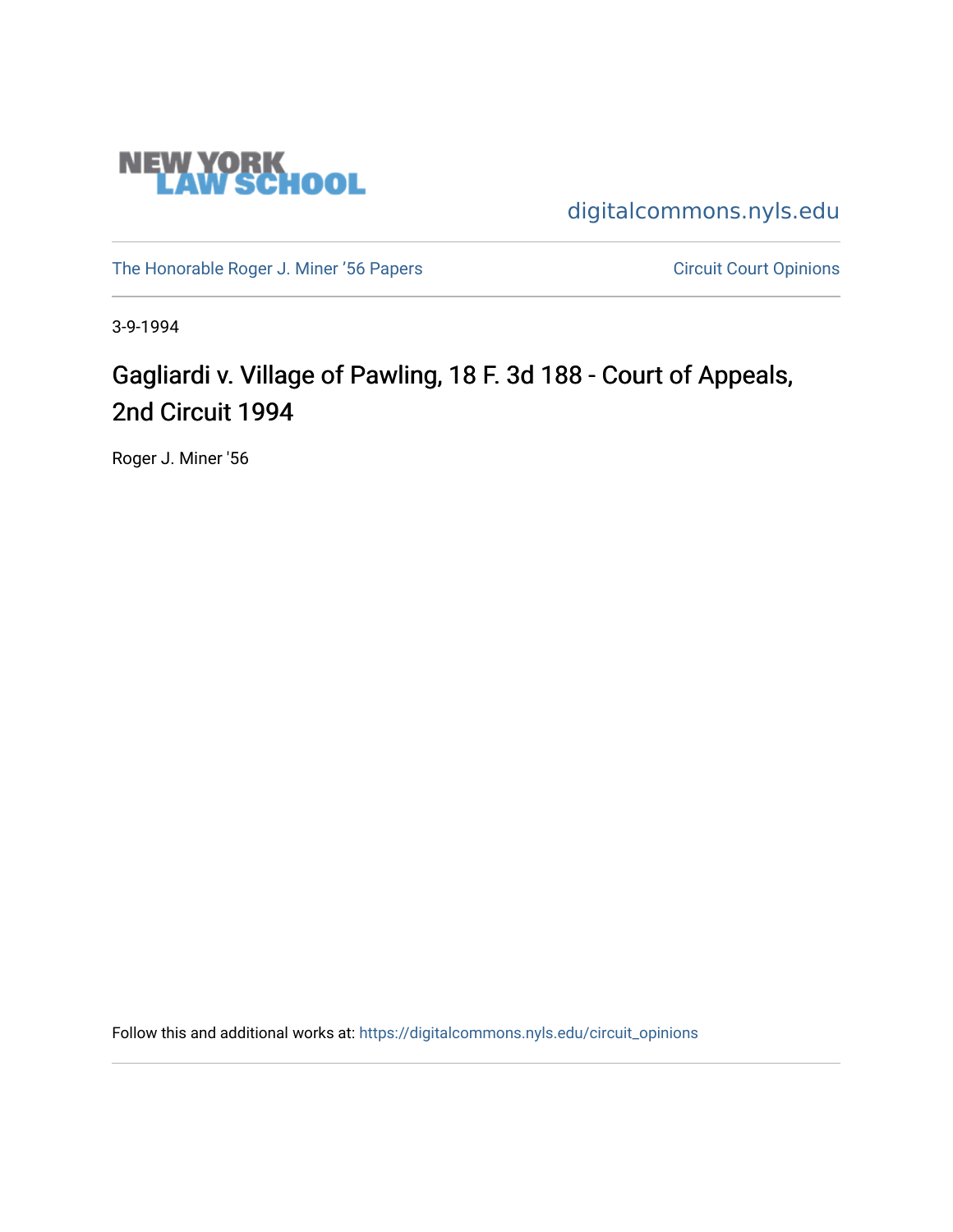### 18 F.3d 188 (1994)

### Vincent GAGLIARDI and Sally Gagliardi, Plaintiffs-Appellants,

v.

The VILLAGE OF PAWLING; Joseph Governale; Louis Musella; Thomas Sage; Darrell Dumas; Robert Nielsen, individually and as members of the Board of Appeals of Pawling; the Board of Appeals of the Village of Pawling; The Planning Board of the Village of Pawling; the Board of Trustees of the Village of Pawling; Bluford Jackson, Building Inspector of the Village of Pawling, Defendants-Appellees,

### **Lumelite Corporation, Defendant.**

No. 666, Docket 93-7639.

### United States Court of Appeals, Second Circuit.

Argued November 15, 1993. Decided March 9, 1994.

189 \*189 Robert A. Spolzino, Mt. Kisco, NY (Thomas J. Singleton, Mt. Kisco, NY, of counsel), for Plaintiffs-Appellants.

Lisa Shrewsbury, New York, NY (D'Amato & Lynch, New York, NY, of counsel), for Defendants-Appellees.

Before: MINER, MAHONEY and HEANEY,[1] Circuit Judges.

MINER, Circuit Judge:

Plaintiffs-appellants Vincent and Sally Gagliardi appeal from a judgment entered on May 27, 1993 in the United States District Court for the Southern District of New York (Brieant, J.) dismissing their complaint for failure to state claims under 42 U.S.C. §§ 1983, 1985 & 1986. The Gagliardis allege in the complaint that the Village of Pawling, the Pawling Village Zoning Board of Appeals ("ZBA") and its individual members, the Pawling Village Planning Board ("Planning Board"), the Pawling Village Board of Trustees ("Board of Trustees") and Village Building Inspector Bluford Jackson (collectively, the "Municipal Defendants") made improper zoning decisions affecting industrially zoned property owned by the Lumelite Corporation adjacent to the Gagliardis' residentially zoned property. They also allege that the Municipal Defendants failed to enforce the zoning laws as to the Lumelite property, all in a series of purposeful, retaliatory and conspiratorial actions designed to deprive them of their constitutional rights to substantive and procedural due process, equal protection and free speech.

The district court dismissed the complaint, finding that the Gagliardis did not have a property right in the enforcement of the zoning laws against others and that they failed to establish any viable equal protection or free speech claims. The Gagliardis contend on appeal that the district court erred in dismissing the complaint. For the reasons that follow, we affirm the district court's dismissal of the due process and equal protection claims and reverse the dismissal of the free speech claim.

### **BACKGROUND**

The Gagliardis purchased their residentially zoned property in the Village of Pawling, New York in 1975. Adjoining the property to the south is the industrially zoned property where Lumelite operates a plastics factory. In November of 1990, the Gagliardis commenced this lawsuit against the Village of Pawling, the ZBA, and its individual members, the Planning Board, the Board of Trustees, Building Inspector Bluford Jackson and Lumelite, alleging that these Municipal Defendants deprived the Gagliardis of their rights under the First, Fifth and Fourteenth Amendments, in violation of 42 U.S.C. §§ 1983, 1985 & 1986, by making certain improper zoning decisions and by failing to enforce zoning regulations affecting the Lumelite property.

Given the posture of this proceeding, we accept the factual allegations in the complaint as true. In 1966, Lumelite entered into an agreement with Pawling whereby, in exchange for variances and rezoning, it promised (1) not to expand its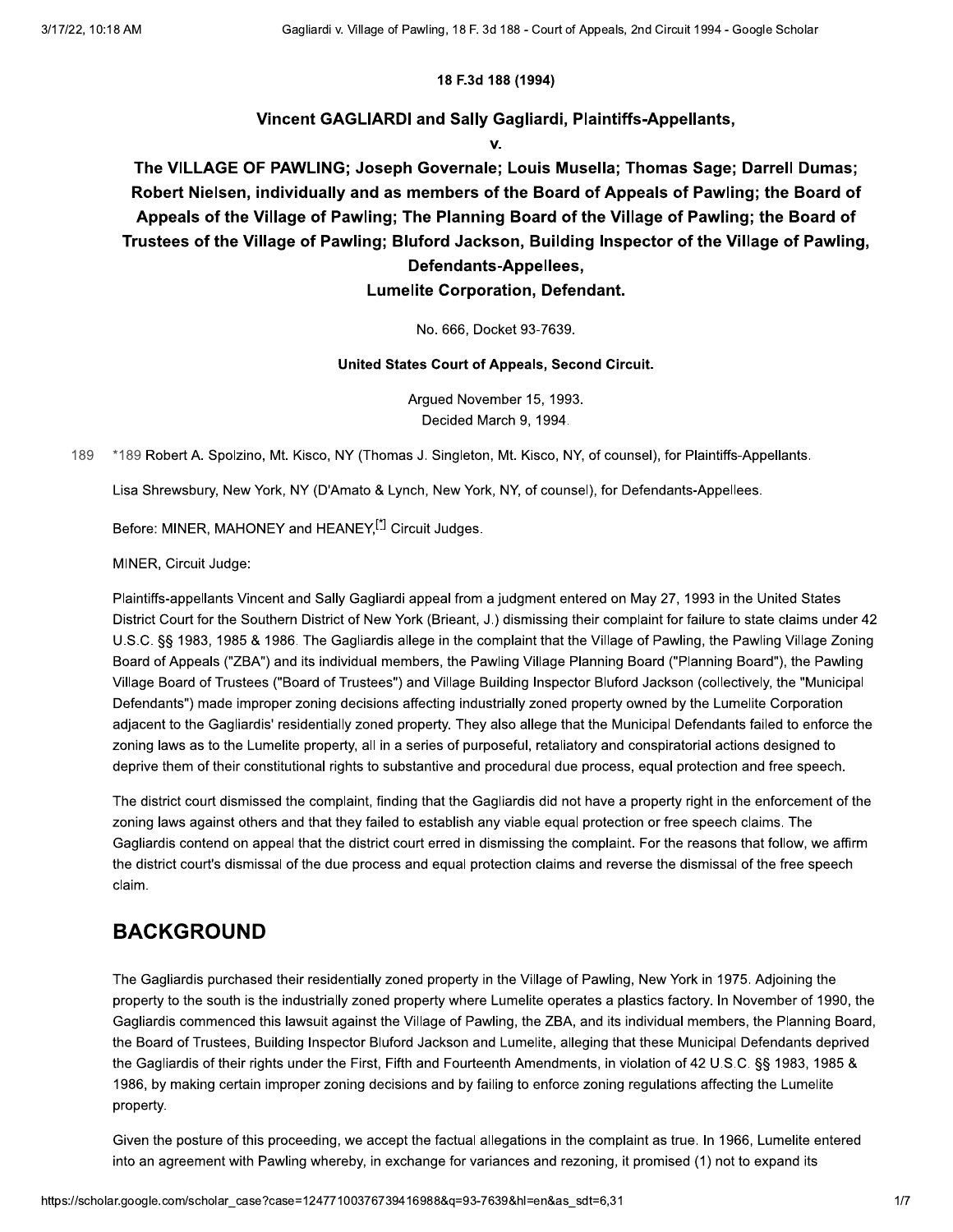Gagliardi v. Village of Pawling, 18 F. 3d 188 - Court of Appeals, 2nd Circuit 1994 - Google Scholar

operations to the north in the future; (2) to stucco and landscape its building; and (3) that machinery installed in the future would be located on the southern portion of the property. In 1981, Lumelite closed its main plant in Brewster, New York and consolidated its operations at the Pawling plant.

190

The Gagliardis allege that Lumelite then began violating provisions of the Pawling Zoning Code (the "Code") and the 1966 agreement with the Village by adopting manufacturing \*190 procedures that caused excessive noise and vibration and storing explosive material that created a hazardous situation and in various other ways. These violations allegedly have continued in varying degrees since 1981. The Gagliardis contend that they complained to Building Inspector Jackson and to Lumelite, and attended public meetings of the Board of Trustees, the Planning Board and the ZBA to voice their concerns about the violations, all to no avail.

The Gagliardis assert that the Municipal Defendants have engaged in a purposeful course of conduct designed to prefer unfairly the commercial interests of Lumelite. In 1981, for example, Lumelite constructed two industrial chillers on the northerly side of its property, allegedly without the approval of the Planning Board and in violation of the Code. The chillers purportedly cause excessive noise and vibration, also in violation of the Code, and, despite consistent complaints, the Municipal Defendants have done nothing to correct the situation. In 1985, in response to complaints by the Gagliardis and others, Pawling enacted a noise ordinance that set limits for noise generated by commercial and industrial operations in the Village. Allegedly, Lumelite's operations, including the chillers, are in continuous violation of the noise ordinance, and the Municipal Defendants have neither developed a procedure for testing noise levels generated by Lumelite nor taken measures to enforce the ordinance.

Also in 1985, Lumelite sought to construct two storage silos on the northern side of its property adjacent to the Gagliardi premises. Building Inspector Bluford granted Lumelite a building permit to erect the silos without approval of the Planning Board or the ZBA, in violation of the Code. The Gagliardis allege that, in response to their protest, the Municipal Defendants allowed Lumelite to submit an "after the fact" environmental assessment form and that, on November 4, 1985, the Planning Board held an "unannounced and secret" meeting to confirm the "illegal actions." On November 7, 1985, Lumelite constructed the silos.

In December of 1985, the Gagliardis filed an Article 78 petition in the New York Supreme Court, Dutchess County (Beisner, J.) against Building Inspector Jackson, the Board of Trustees, the Planning Board and the ZBA, seeking to compel cancellation of the building permit issued with respect to the silos. While this petition was pending, the ZBA granted Lumelite a height variance for the silos, contingent on Lumelite taking certain protective measures relating to parking and the loading and unloading of tank trucks. Also, Lumelite was required to plant trees to form a screening barrier on the northern side of its property, on the border of the Gagliardi property. The Gagliardis allege that these provisions were insufficient to protect their rights and, in any event, have not been complied with or enforced. In a December 22, 1987 judgment, the New York Supreme Court granted their petition and annulled the building permit and site plan approval granted by the Planning Board. The Gagliardis allege that the defendants failed to comply with the 1987 judgment and that the silos were removed in September of 1990 for unrelated reasons.

Finally, in 1990, Lumelite arranged a property "swap" with the Masonic Guild of Pawling (the "Guild"). The Guild had operated a lodge, which was destroved by fire in January of 1989, on property adiacent to the southwest portion of the Lumelite property. In May of 1989, the Guild had been denied a site plan approval for the restoration of the lodge because it needed certain variances. The Guild then filed an application for the necessary variances with the ZBA but later entered into an agreement with Lumelite to exchange the Guild's property for a parcel of land on the Northwest portion of the Lumelite property, adjoining the Gagliardi property.

The Guild modified its pending ZBA application to seek seven area variances and two use variances for the reconstruction of the lodge on the swapped property. After hearings in March, April and May of 1990, at which Sally Gagliardi voiced strong opposition to the granting of the variances, the ZBA, on May 31, 1990, granted the Guild the relief requested. The ZBA determined that the Guild's application was "a relocation of a nonconforming building and nonconforming use and therefore

the strict application of the \*191 criteria ordinarily applied to a use variance are not required." The Gagliardis commenced a 191 second Article 78 proceeding in Supreme Court, Dutchess County, challenging the May 31, 1990 determination on the grounds that the decision of the ZBA was in violation of applicable zoning laws and statutory and common law rules of zoning. That proceeding was dismissed on July 29, 1990 as time barred.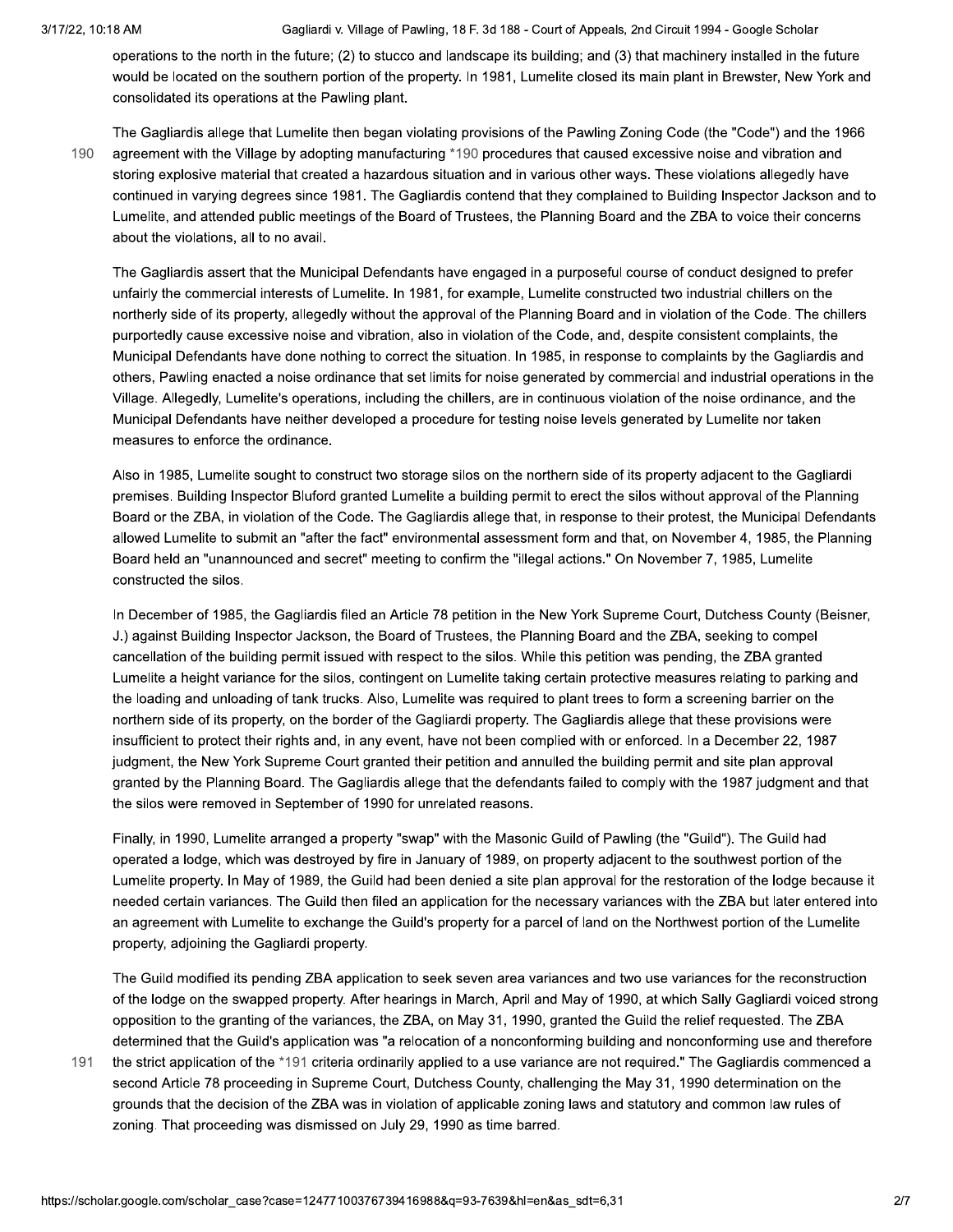Gagliardi v. Village of Pawling, 18 F. 3d 188 - Court of Appeals, 2nd Circuit 1994 - Google Scholar

The Gagliardis thereafter commenced this action against the Municipal Defendants and Lumelite, alleging that the foregoing events comprised a series of purposeful, retaliatory and conspiratorial actions designed to deprive the Gagliardis of their constitutional rights. The complaint includes seven causes of action. The first four allege deprivation of the Gagliardis' rights to procedural and substantive due process, equal protection and free speech, in violation of 42 U.S.C. § 1983. The fifth and sixth causes of action allege a conspiracy and neglect to prevent a conspiracy to violate the Gagliardis' constitutional rights, in violation of 42 U.S.C. §§ 1985 & 1986. The seventh cause of action alleges common law nuisance.

By stipulation, the complaint was dismissed without prejudice against Lumelite in December of 1990. On December 19, 1990, the Municipal Defendants moved to dismiss the complaint pursuant to Rule 12(b)(6) of the Federal Rules of Civil Procedure for failure to state a claim upon which relief can be granted. The district court sua sponte converted the motion to one for summary judgment and, in a Memorandum Decision and Order dated May 26, 1993, granted summary judgment to the Municipal Defendants and dismissed the complaint with prejudice as to all claims except the pendent state law nuisance claim, which was dismissed without prejudice. The district court found that the Gagliardis had no protectible property right because zoning laws and land use regulations are enacted for the general health and welfare of the entire public, that the complaint alleged no equal protection or free speech claims and that no conspiracy claim was stated because the complaint failed to include allegations that the violations were racially motivated or class based. This appeal followed.

# **DISCUSSION**

Before addressing the merits of this appeal, we first note the procedural disposition of the motion below. While the motion was made pursuant to Rule 12(b)(6) of the Federal Rules of Civil Procedure for failure to state a claim upon which relief can be granted, the district court sua sponte converted the motion to one for summary judgment. Although Rule 12(c) provides for conversion where material outside the pleadings has been considered by the court, the parties must be given an opportunity to submit any material pertinent to a Rule 56 motion for summary judgment. Fed.R.Civ.P. 12(c); Kramer v. Time Warner Inc., 937 F.2d 767, 773 (2d Cir.1991). The parties here were not given an opportunity to submit any pertinent material; moreover, there had been no discovery by the time the motion was made.

While we question the procedure employed in the conversion of the motion, the conversion is irrelevant because the motion was decided solely on a review of the complaint. Memoranda of law were submitted by the parties on the issue of whether a claim was stated under Rule 12(b)(6). See id. Accordingly, we apply de novo the familiar standard for review of a Rule 12(b) (6) motion, which requires a court to construe any well-pleaded factual allegations in the complaint in favor of the plaintiff and dismiss the complaint only if "`it appears beyond doubt that the plaintiff can prove no set of facts in support of his claim which would entitle him to relief." Allen v. West-Point-Pepperell, Inc., 945 F.2d 40, 44 (2d Cir.1991) (quoting Conley v. Gibson, 355 U.S. 41, 45-46, 78 S.Ct. 99, 102, 2 L.Ed.2d 80 (1957)).

# 1. Due Process Claims

192

The Gagliardis essentially contend that they have a property interest in the proper enforcement of the Code with regard to Lumelite's property. The argument is rather unique, since most due process challenges to land use regulations involve a property owner who has been denied a building permit or site plan or has had some other \*192 restriction placed on his own property. See, e.g., Brady v. Town of Colchester, 863 F.2d 205, 207-08 (2d Cir.1988) (town officials denied plaintiff a certificate of occupancy and revoked his building permit). Assuming without deciding that a property owner ever could have a protected interest in the enforcement of the zoning laws against an adjoining property, cf. West Farms Assocs. v. State Traffic Comm'n, 951 F.2d 469, 472 (2d Cir.1991) (generalized benefits conferred by statute are not property interests protected by the Due Process Clause), cert. denied, U.S., 112 S.Ct. 1671, 118 L.Ed.2d 391 (1992), we find that no such right has been created here.

It is well settled in this Circuit that a constitutionally protected property interest in land use regulation arises only if there is an entitlement to the relief sought by the property owner. See, e.g., RRI Realty Corp. v. Incorporated Village of Southampton, 870 F.2d 911, 918 (2d Cir.), cert. denied, 493 U.S. 893, 110 S.Ct. 240, 107 L.Ed.2d 191 (1989). A plaintiff has a "legitimate claim of entitlement" to a particular benefit if, "absent the alleged denial of due process, there is a certainty or a very strong likelihood that the benefit would have been granted." Id. 870 F.2d at 917 (quoting Yale Auto Parts, Inc. v. Johnson, 758 F.2d 54, 59 (2d Cir.1985)). Where a local regulator has discretion with regard to the benefit at issue, there normally is no entitlement to that benefit. An entitlement to a benefit arises "only when the discretion of the issuing agency is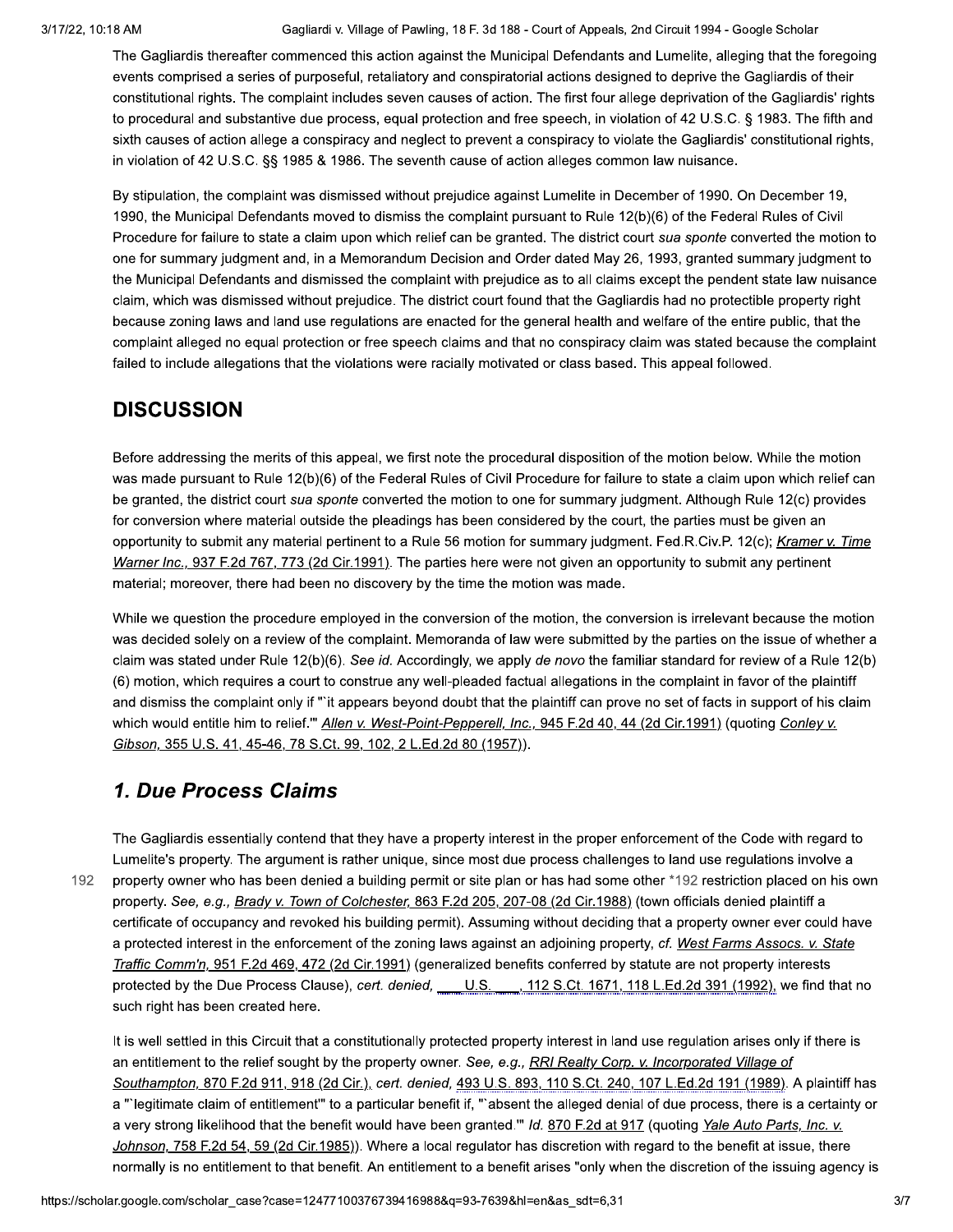#### Gagliardi v. Village of Pawling, 18 F. 3d 188 - Court of Appeals, 2nd Circuit 1994 - Google Scholar

so narrowly circumscribed" as to virtually assure conferral of the benefit. Id. 870 F.2d at 918; see Brady, 863 F.2d at 213. The issue of whether an individual has such a property interest is a question of law "[s]ince the entitlement analysis focuses on the degree of official discretion and not on the probability of its favorable exercise." RRI Realty Corp., 870 F.2d at 918.

The allegations in the complaint involve two distinct activities by the Municipal Defendants. First, it is alleged that the Municipal Defendants improperly refused to enforce the zoning laws and provisions of the 1966 agreement against Lumelite and, second, it is alleged that the Municipal Defendants had no right to grant certain building permits, site plans and zoning variances to Lumelite and the Guild.

Most of the allegations in the complaint pertain to the alleged failure of the Municipal Defendants to enforce the applicable zoning laws and the 1966 agreement. They include the failure to prevent Lumelite from causing excessive noise, storing hazardous material and failing to provide adequate drainage of its land. Government officials, however, generally are given broad discretion in their decisions whether to undertake enforcement actions. See Heckler v. Chaney, 470 U.S. 821, 831, 105 S.Ct. 1649, 1655, 84 L.Ed.2d 714 (1985) ("decision not to prosecute or enforce, whether through civil or criminal process, is a decision generally committed to an agency's absolute discretion"); see also Wayte v. United States, 470 U.S. 598, 607, 105 S.Ct. 1524, 1530, 84 L.Ed.2d 547 (1985) ("Government retains broad discretion as to whom to prosecute" because such decisions are "particularly ill-suited to judicial review") (internal quotations omitted). No due process right is implicated here because the Gagliardis have no right to demand that the Municipal Defendants enforce the zoning laws. See DeShaney v. Winnebago County Dep't of Social Servs., 489 U.S. 189, 195, 109 S.Ct. 998, 1002-03, 103 L.Ed.2d 249 (1988) ("The [Due Process] Clause is phrased as a limitation on the State's power to act, not as a quarantee of certain minimal levels of safety and security."); Heckler, 470 U.S. at 832, 105 S.Ct. at 1656 (refusal to act "generally does not [result in] exercise [of] coercive power over an individual's liberty or property rights").

The complaint includes allegations relating to certain positive actions taken by the Municipal Defendants, namely, the approval of a height variance and site plan and the issuance of a building permit to allow Lumelite to erect the two storage silos, and the granting of the zoning variances that facilitated the property swap between Lumelite and the Guild. Our review

193 of the relevant provisions of the Code, sections 98-59,  $[1]$  \*193 98-64<sup>[2]</sup> and 98-26, <sup>[3]</sup> indicates that the Municipal Defendants had broad discretion in determining whether to grant or deny the building permit, site plan and variances. Cf. RRI Realty Corp., 870 F.2d at 919 (no legitimate claim of entitlement since granting of building permit was discretionary); Yale Auto Parts, 758 F.2d at 59 (no legitimate claim of entitlement since certificate of location approval was discretionary). Accordingly, the grant to Lumelite and the Guild of the permit, site plan and variances did not infringe upon any protected property interest of the Gagliardis. See RRI Realty Corp., 870 F.2d at 918.

The Gagliardis also contend that they have stated a claim for deprivation of procedural due process arising from the Municipal Defendants' wrongful course of action. They complain of a lack of notice and contend that certain affirmative actions were taken without compliance with the procedures established for municipal approval. The deprivation of a procedural right to be heard, however, is not actionable when there is no protected right at stake. See Azizi v. Thornburgh, 908 F.2d 1130, 1134 (2d Cir.1990); see also New Burnham Prairie Homes, Inc. v. Village of Burnham, 910 F.2d 1474, 1479 (7th Cir.1990). Indeed, we previously have stated that, "if state law makes the pertinent official action discretionary, one's interest in a favorable decision does not rise to the level of a property right entitled to procedural due process protection." RR Village Ass'n, Inc. v. Denver Sewer Corp., 826 F.2d 1197, 1201-02 (2d Cir.1987). Since the Gagliardis lack a property interest in the enforcement of the Pawling zoning laws, they are unable to state an actionable claim for deprivation of procedural due process.

# **2. Equal Protection Claims**

# A. Section 1983 Claim

The Gagliardis contend that the failure of the Municipal Defendants to enforce the Pawling Code violated their right to equal protection of the laws. "To state an equal protection claim, a plaintiff must charge a governmental officer `not only with deliberately interpreting a statute against the plaintiff, but also with singling him out alone for that misinterpretation." Brady, 863 F.2d at 216 (quoting Burt v. City of New York, 156 F.2d 791, 792 (2d Cir.1946)). To establish such intentional or purposeful discrimination, it is axiomatic that a plaintiff must allege that similarly situated persons have been treated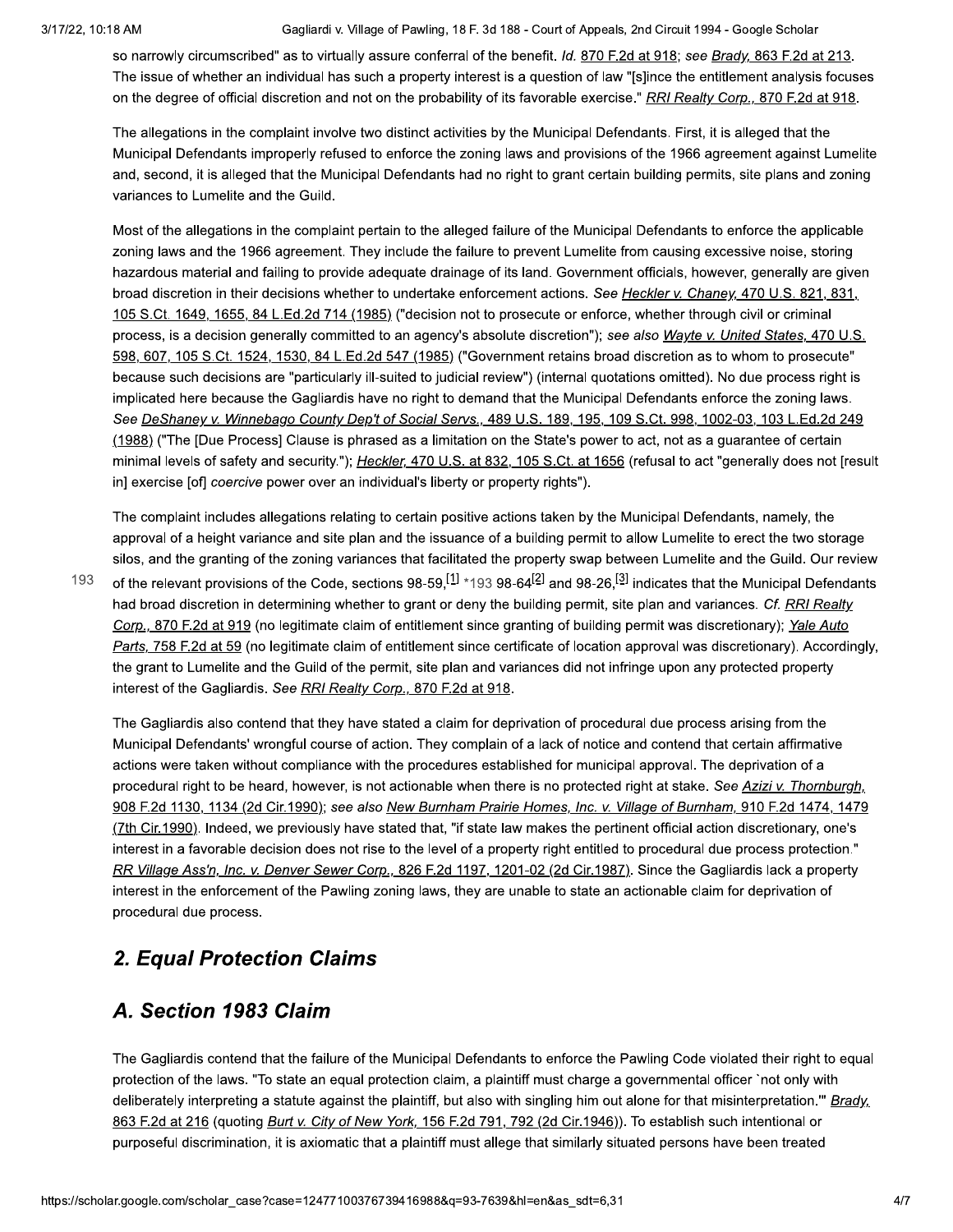differently. See City of Cleburne v. Cleburne Living Ctr., Inc., 473 U.S. 432, 439, 105 S.Ct. 3249, 3254, 87 L.Ed.2d 313 (1985); Yale Auto Parts, 758 F.2d at 61.

Here, the complaint merely includes bald allegations that the Municipal Defendants preferred the interests of Lumelite over the Gagliardis. It is devoid of any allegations that the Municipal Defendants would have enforced the Pawling Code at the request of another resident whose situation was similar to the Gagliardis. In the absence of any such factual allegations, the Gagliardis' equal protection claim is insufficient as a matter of law. See Brady, 863 F.2d at 216-17; Yale Auto Parts, 758 F.2d at 61 (allegation that others were treated differently is "essential" to an equal protection claim).

# B. Sections 1985 and 1986 Claims

The Gagliardis also allege claims of conspiracy and failure to prevent a conspiracy to violate their constitutional rights, in 194 violation of 42 U.S.C. §§ 1985 & 1986. Section \*194 1985(3) prohibits conspiracies that are intended to deprive "either directly or indirectly, any person or class of persons of the equal protection of the laws, or of equal privileges and immunities under the laws." To recover under section 1985(3), a plaintiff must allege "some racial, or perhaps otherwise class-based, invidiously discriminatory animus behind the conspirators' action." Griffin v. Breckenridge, 403 U.S. 88, 102, 91 S.Ct. 1790, 1798, 29 L.Ed.2d 338 (1971); accord Jews for Jesus, Inc. v. Jewish Community Relations Council, 968 F.2d 286, 290-91 (2d Cir.1992).

The complaint is devoid of any allegation that the alleged conspiracy was undertaken with any racial or class-based animus and, in fact, the Gagliardis concede as much. Nevertheless, relying on Selzer v. Berkowitz, 459 F.Supp. 347, 351-52 (E.D.N.Y.1978), the Gagliardis invite us to hold that, in section 1985 cases, the racial or class-based animus requirement does not apply to claims of conspiracy under color of state law. We decline to do so and reject the holding in Selzer that racial or class-based animus need not be established in such cases. In Griffin, the issue before the Court was whether a private conspiracy presented a cognizable claim under section 1985(3). In holding that it did, the Court emphasized that section 1985(3) could not be applied as a "general federal tort law" because invidious discriminatory motive is an element of the cause of action. 403 U.S. at 102, 91 S.Ct. at 1798. We discern no attempt by the Supreme Court in Griffin to draw a distinction between private conspiracies and conspiracies under color of state law for purposes of section 1985. Indeed, any such distinction would defeat the Court's direction that section 1985(3) not become a general federal tort law.

Although we have not addressed this issue directly, we previously have applied the racial or class-based animus requirement to claims of conspiracy under color of state law. See, e.g., Katz v. Klehammer, 902 F.2d 204, 207-08 (2d Cir.1990); Regan v. Sullivan, 557 F.2d 300, 307-08 (2d Cir.1977). To the extent that this requirement needs to be stated explicitly, we do so here. Other courts that have addressed this issue directly have come to the same conclusion. See, e.g., Munson v. Friske, 754 F.2d 683, 694-95, 695 n. 8 (7th Cir.1985); Conrad v. Perales, 818 F.Supp. 559, 564 (W.D.N.Y.1993); Kraft v. Jacka, 669 F.Supp. 333, 339 (D.Nev.1987); Stevens v. Rifkin, 608 F.Supp. 710, 720-21 (N.D.Cal. 1984); Petrone v. City of Reading, 541 F.Supp. 735, 740-41 (E.D.Pa.1982).

The Gagliardis also have pleaded a claim under section 1986 for neglect to prevent the alleged conspiracy to deprive them of their rights to equal protection and of equal privileges and immunities under the laws. A claim under section 1986, however, lies only if there is a viable conspiracy claim under section 1985. See Jews For Jesus, 968 F.2d at 292. Since the Gagliardis have failed to state a claim for relief under section 1985, they cannot establish a violation of section 1986 and, therefore, this claim properly was dismissed.

# 3. First Amendment Claim

The final federal claim pleaded by the Gagliardis in the complaint is predicated on the allegation that the Municipal Defendants' failure to enforce the Code against Lumelite and their acts of misconduct regarding certain zoning decisions were in retaliation for the Gagliardis' exercise of their right to free speech. To establish a retaliation claim under section 1983, a plaintiff "initially [must] show that [his] conduct was protected by the first amendment," Brady, 863 F.2d at 217, and that defendants' conduct was motivated by or substantially caused by his exercise of free speech, *Easton v. Sundram*, 947 F.2d 1011, 1015 (2d Cir.1991), cert. denied, \_\_\_ U.S. \_\_\_, 112 S.Ct. 1943, 118 L.Ed.2d 548 (1992); see also Mount Healthy City Sch. Dist. Bd. of Ed. v. Doyle, 429 U.S. 274, 284-85, 97 S.Ct. 568, 574-75, 50 L.Ed.2d 471 (1977) (government employee stated claim for wrongful discharge in retaliation for engaging in protected speech); Nestor Colon Medina &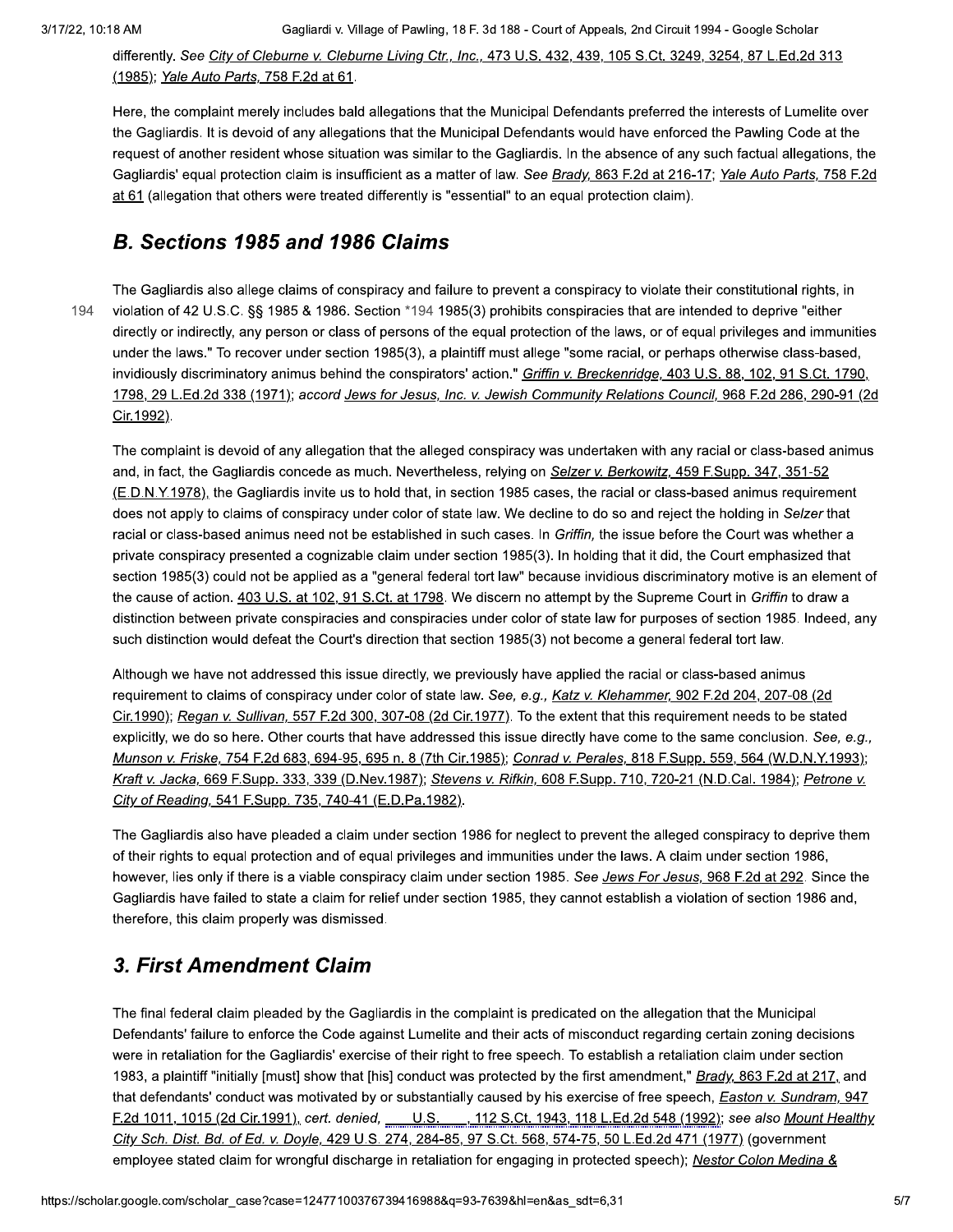Sucesores, Inc. v. Custodio, 964 F.2d 32, 40-45 (1st Cir.1992) (plaintiff stated claim that officials denied permits in retaliation for political views of plaintiff).

The rights to complain to public officials and to seek administrative and judicial relief are protected by the First Amendment.

195 Franco v. Kelly, 854 F.2d 584, 589 (2d Cir. 1988); McCoy v. Goldin, 598 F.Supp. 310, \*195 314 (S.D.N.Y.1984), see United Mine Workers v. Illinois Bar Assoc., 389 U.S. 217, 222, 88 S.Ct. 353, 356, 19 L.Ed.2d 426 (1967) (the right "to petition for a redress of grievances [is] among the most precious of liberties safeguarded by the Bill of Rights" and is "intimately connected ... with the other First Amendment rights of free speech and free press"). Here, the Gagliardis commenced Article 78 proceedings and attended public meetings and hearings of the Board of Trustees, the Planning Board and the ZBA to voice their concerns about the alleged violations. They also complained to Building Inspector Jackson. This conduct clearly is protected by the First Amendment.

We also conclude that the Gagliardis adequately have pleaded the requisite nexus between the exercise of their First Amendment rights and subsequent retaliatory conduct by the Municipal Defendants. The ultimate question of retaliation involves a defendant's motive and intent, which are difficult to plead with specificity in a complaint. See Murphy v. Lane, 833 F.2d 106, 108 (7th Cir.1987) (per curiam); McDonald v. Hall, 610 F.2d 16, 18 (1st Cir.1979). Indeed, Rule 9(b) of the Federal Rules of Civil Procedure provides that "[m]alice, intent, knowledge and other conditions of mind ... may be averred generally." While a bald and uncorroborated allegation of retaliation might prove inadequate to withstand a motion to dismiss, it is sufficient to allege facts from which a retaliatory intent on the part of the defendants reasonably may be inferred. See Murphy, 833 F.2d at 108; see also Harris v. Eichbaum, 642 F.Supp. 1056, 1065 (D.Md. 1986) (if plaintiff alleges facts regarding defendant's state of mind that, if proven, constitute a constitutional violation, the parties should proceed to discovery).

The Gagliardis specifically have pleaded that the Municipal Defendants "undertook a purposeful aggravated and persistent course of conspiratorial noncompliance and nonenforcement of the pertinent municipal, zoning, noise and safety ordinances, rules, regulations and laws" in "response" to the Gagliardis' efforts to remedy Lumelite's violations and that the Municipal Defendants have undertaken "a long series of purposeful, retaliatory and conspiratorial actions ... in violation of [the Gagliardis] constitutional civil rights." Moreover, the Gagliardis began exercising their First Amendment rights in 1981 when Lumelite allegedly began violating the Code, and, according to the complaint, the Municipal Defendants continually failed to enforce the Code against Lumelite, failed to enforce the noise ordinance after its enactment in 1985, granted the permit, site plan and height variance for the silos in 1985 and 1986, and approved the property swap in 1990. These detailed allegations provide a chronology of events from which an inference can be drawn that actions taken by the Municipal Defendants were motivated by or substantially caused by the Gagliardis' exercise of their First Amendment rights. Therefore, the cause of action for retaliation pleaded in the complaint is sufficient to survive the Municipal Defendants' motion to dismiss.

# **CONCLUSION**

For the foregoing reasons, the district court's dismissal of the due process, equal protection and conspiracy claims is affirmed. The dismissal of the free speech claim is reversed and the case is remanded for further proceedings with regard to that claim.

[\*] Honorable Gerald W. Heaney, United States Court of Appeals for the Eighth Circuit, sitting by designation.

[1] Section 98-59 states, in pertinent part, that the ZBA has the power to authorize variances that will not be contrary to the public interest and where, owing to exceptional and extraordinary circumstances, there are practical difficulties or unnecessary hardships in the way of carrying out the strict letter of this chapter, subject to terms and conditions to be forced by the Zoning Board of Appeals.

Code, § 98-59(C)(3).

[2] Section 98-64 provides, in pertinent part, for Planning Board approval of site plans, which must take into account "the public health, safety and general welfare, the impact of the proposed use on adjacent land uses, the comfort and convenience of the public in general and of the residents of the immediate neighborhood in particular." Code, § 98-64(A).

[3] Section 98-26 provides that any building or structure can be erected or altered only upon issuance of a building permit by the Building Inspector, which may be issued if the "proposed construction or use is in full conformance with all the provisions of this chapter and other applicable laws, ordinances, codes and regulations." Code, § 98-26(B).